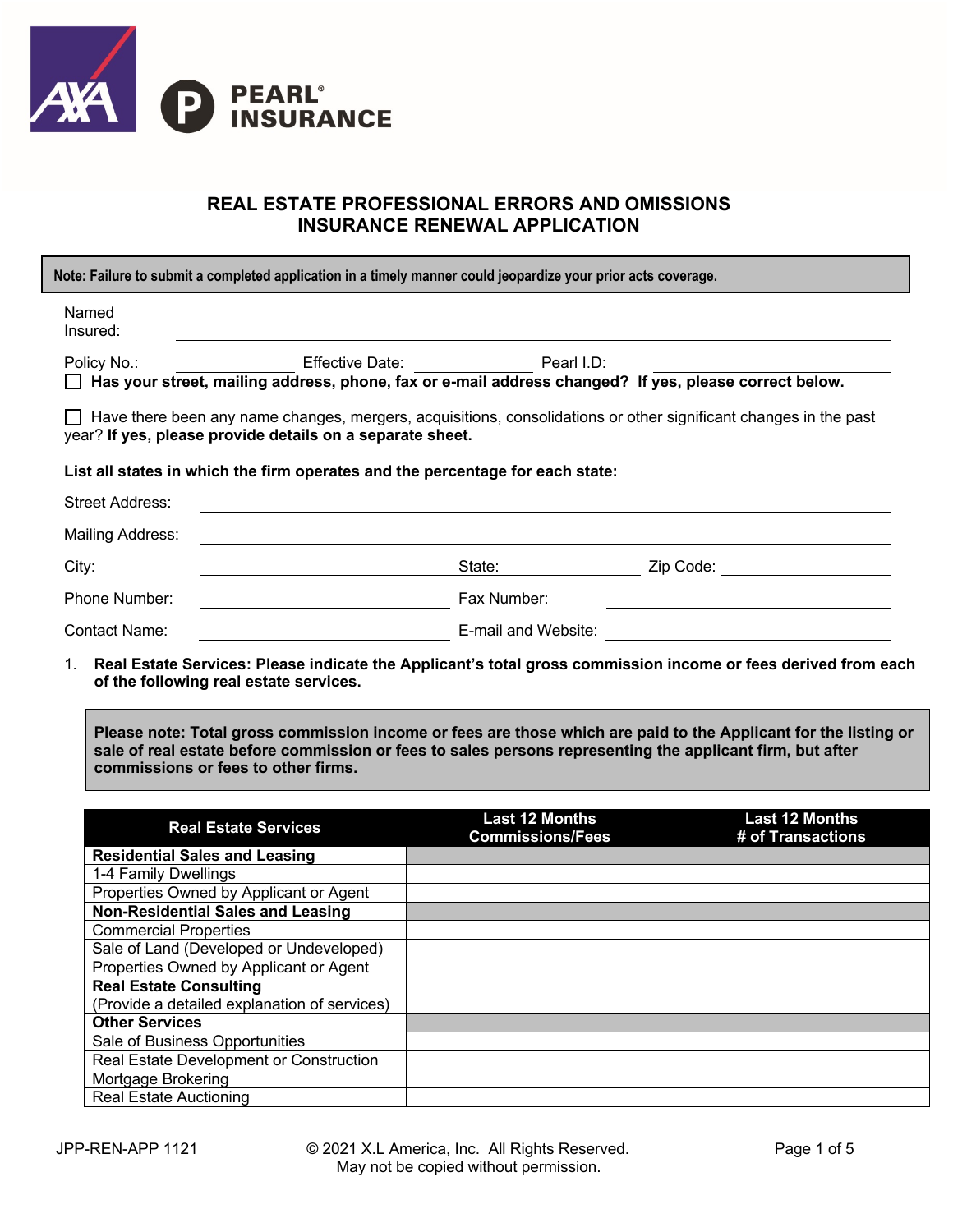| <b>Real Estate Services</b>        | <b>Last 12 Months</b><br><b>Commissions/Fees</b> | <b>Last 12 Months</b><br># of Transactions |
|------------------------------------|--------------------------------------------------|--------------------------------------------|
| <b>Property Management</b>         |                                                  |                                            |
| 1-4 Family Residential             |                                                  |                                            |
| Apartments                         |                                                  |                                            |
| Condominiums/Cooperatives          |                                                  |                                            |
| <b>Shopping Centers</b>            |                                                  |                                            |
| <b>Office Buildings</b>            |                                                  |                                            |
| <b>Real Estate Appraising</b>      |                                                  |                                            |
| Residential                        |                                                  |                                            |
| Commercial                         |                                                  |                                            |
| Right-of-Way                       |                                                  |                                            |
| Referrals/BPO's/CMA's              |                                                  |                                            |
| Other (describe on separate sheet) |                                                  |                                            |
| <b>TOTALS</b>                      |                                                  |                                            |

2. **Staff Information:** Please list the total number of staff for each of the following: (List each person only once, identifying their primary area of responsibility) **Please list each person only once, identifying, their primary areas of responsibility. Please include yourself in one of the categories.**

|                                                         | <b>Agents</b><br><b>Earning</b><br>More than<br>\$20,000 in<br>commission | <b>Agents Earning</b><br><b>Less than \$20,000</b><br>in commission | <b>No Income</b> |
|---------------------------------------------------------|---------------------------------------------------------------------------|---------------------------------------------------------------------|------------------|
| Real Estate Agents/Brokers/Independent Contractors      |                                                                           |                                                                     |                  |
| REALTOR <sup>®</sup> Assistants (licensed & unlicensed) |                                                                           |                                                                     |                  |
| <b>Property Managers</b>                                |                                                                           |                                                                     |                  |
| Appraisers                                              |                                                                           |                                                                     |                  |
| Auctioneers                                             |                                                                           |                                                                     |                  |
| Mortgage Brokers                                        |                                                                           |                                                                     |                  |
| <b>Real Estate Consultants</b>                          |                                                                           |                                                                     |                  |
| Referral Agents (referring only to applicant)           |                                                                           |                                                                     |                  |
| Clerical                                                |                                                                           |                                                                     |                  |
| Other (please describe)                                 |                                                                           |                                                                     |                  |
| <b>TOTAL</b>                                            |                                                                           |                                                                     |                  |

## **Underwriting Information**

| 3.  | Associate Broker)     | Do at least 15% of all licensees hold a professional designation? (Such as GRI, Broker,                                                                                                     | Yes     No      |  |
|-----|-----------------------|---------------------------------------------------------------------------------------------------------------------------------------------------------------------------------------------|-----------------|--|
| 4.  | education program?    | Have at least 50% of all licensees participated in an accredited real estate continuing                                                                                                     | - I No<br>Yes I |  |
| 5.  |                       | Does the Applicant offer a Home Warranty Program?                                                                                                                                           | No.<br>Yes      |  |
| 6.  |                       | Does the Applicant use a standard contract form for the listing and sale of all Real Estate<br>approved by a board of Realtors <sup>®</sup> or state association of Realtors <sup>®</sup> ? |                 |  |
|     |                       | If No, Please explain on a separate sheet why nonstandard forms are used.                                                                                                                   | Yes No          |  |
| 7.  |                       | Does any client represent more than 25% of the Applicant's annual income?                                                                                                                   |                 |  |
|     |                       | If yes, please provide details on a separate sheet. Please include: name of entity,                                                                                                         |                 |  |
|     |                       | percentage. Revenues from that entity and the expected percentage for the next 12                                                                                                           |                 |  |
|     | months.               |                                                                                                                                                                                             | Yes I INo       |  |
| 8.  |                       | Do all of the Applicant's brokers and salespersons disclose to their clients, in writing, the                                                                                               |                 |  |
|     |                       | legal nature of their relationship, (i.e., whether the salesperson is representing the buyer or                                                                                             |                 |  |
|     | the seller?)          |                                                                                                                                                                                             | Yes I INo       |  |
| 9.  |                       | During the last 12 months, what percentage of transactions did the applicant represent both                                                                                                 |                 |  |
|     | the buyer and seller? |                                                                                                                                                                                             | %               |  |
| 10. |                       | In the past year, what was the average value of properties sold by applicant?                                                                                                               | \$              |  |
|     |                       |                                                                                                                                                                                             |                 |  |
|     | JPP-REN-APP 1121      | © 2021 X.L America, Inc. All Rights Reserved.                                                                                                                                               | Page 2 of 5     |  |

May not be copied without permission.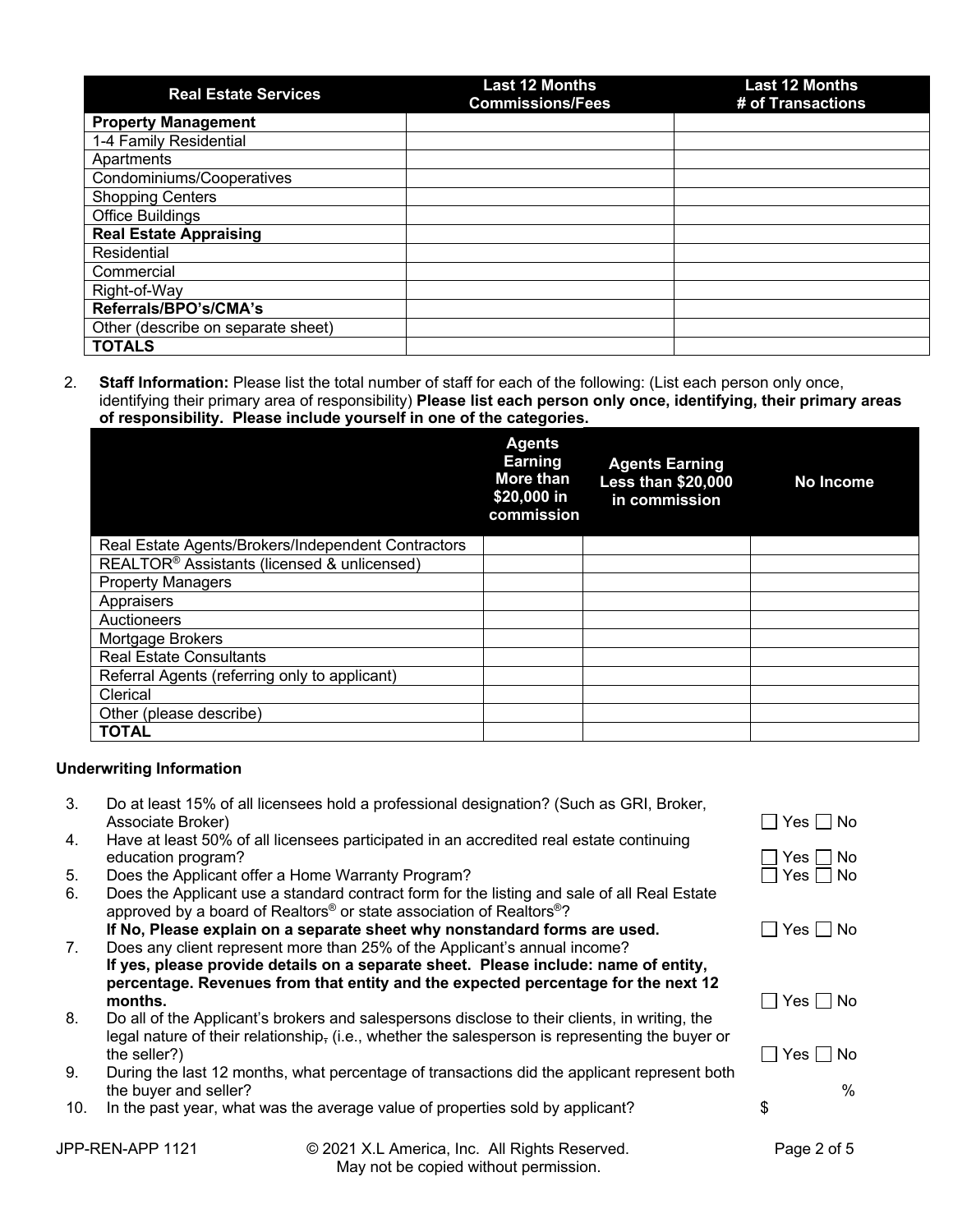- 11 In the past year, what percentage of your overall transactions was derived from REO's/Foreclosures/Short Sales? % If Question 11 is greater than 0%, does the applicant utilize a neutral third party loss mitigation service for all REOs/Foreclosures/Short Sale Transactions?  $\Box$  Yes  $\Box$  Yes  $\Box$  No 12. Does the Applicant have a written procedures manual, including procedures on how to
- handle complaints and compliance with Federal, State and Local statutes?  $\Box$  Yes  $\Box$  No
- 13. Does the Applicant have a formalized training program for all professionals and staff?  $\Box$  Yes  $\Box$  No
- 14. Does the Applicant's standard contract include wording that recommends the use of Alternative Dispute Resolution techniques, such as arbitration or mediation, to settle client  $\Box$  Yes  $\Box$  No

## **APPLICANT FRAUD WARNINGS**

**NOTICE TO ALABAMA APPLICANTS:** Any person who knowingly presents a false or fraudulent claim for payment of a loss or benefit or who knowingly presents false information in an application for insurance is guilty of a crime and may be subject to restitution fines or confinement in prison, or any combination thereof.

**NOTICE TO ARKANSAS APPLICANTS:** Any person who knowingly presents a false or fraudulent claim for payment of a loss or benefit or knowingly presents false information in an application for insurance is guilty of a crime and may be subject to fines and confinement in prison.

**NOTICE TO CALIFORNIA APPLICANTS: All applications for liability insurance and all claim forms:** For your protection California law requires the following to appear on this form: Any person who knowingly presents false or fraudulent information to obtain or amend insurance coverage or to make a claim for the payment of a loss is guilty of a crime and may be subject to fines and confinement in state prison.

**NOTICE TO COLORADO APPLICANTS: It is unlawful to knowingly provide false, incomplete, or misleading facts or information to an insurance company for the purpose of defrauding or attempting to defraud the company. Penalties may include imprisonment, fines, denial of insurance and civil damages. Any insurance company or agent of an insurance company who knowingly provides false, incomplete, or misleading facts or information to a policyholder or claimant for the purpose of defrauding or attempting to defraud the policyholder or claimant with regard to a settlement or award payable from insurance proceeds shall be reported to the Colorado Division of Insurance within the Department of Regulatory Agencies.**

**NOTICE TO DISTRICT OF COLUMBIA APPLICANTS: WARNING:** It is a crime to provide false or misleading information to an insurer for the purpose of defrauding the insurer or any other person. Penalties include imprisonment and/or fines. In addition, an insurer may deny insurance benefits if false information materially related to a claim was provided by the applicant.

**NOTICE TO FLORIDA APPLICANTS:** Any person who knowingly and with intent to injure, defraud, or deceive any insurer files a statement of claim or an application containing any false, incomplete, or misleading information is guilty of a felony of the third degree.

**NOTICE TO KANSAS APPLICANTS:** A "fraudulent insurance act" means an act committed by any person who, knowingly and with intent to defraud, presents, causes to be presented or prepares with knowledge or belief that it will be presented to or by an insurer, purported insurer, broker or any agent thereof, any written, electronic, electronic impulse, facsimile, magnetic, oral, or telephonic communication or statement as part of, or in support of, an application for the issuance of, or the rating of an insurance policy for personal or commercial insurance, or a claim for payment or other benefit pursuant to an insurance policy for commercial or personal insurance that such person knows to contain materially false information concerning any fact material thereto; or conceals, for the purpose of misleading, information concerning any fact material thereto.

**NOTICE TO KENTUCKY APPLICANTS:** Any person who knowingly and with intent to defraud any insurance company or other person files an application for insurance containing any materially false information or conceals, for the purpose of misleading, information concerning any fact material thereto commits a fraudulent insurance act, which is a crime.

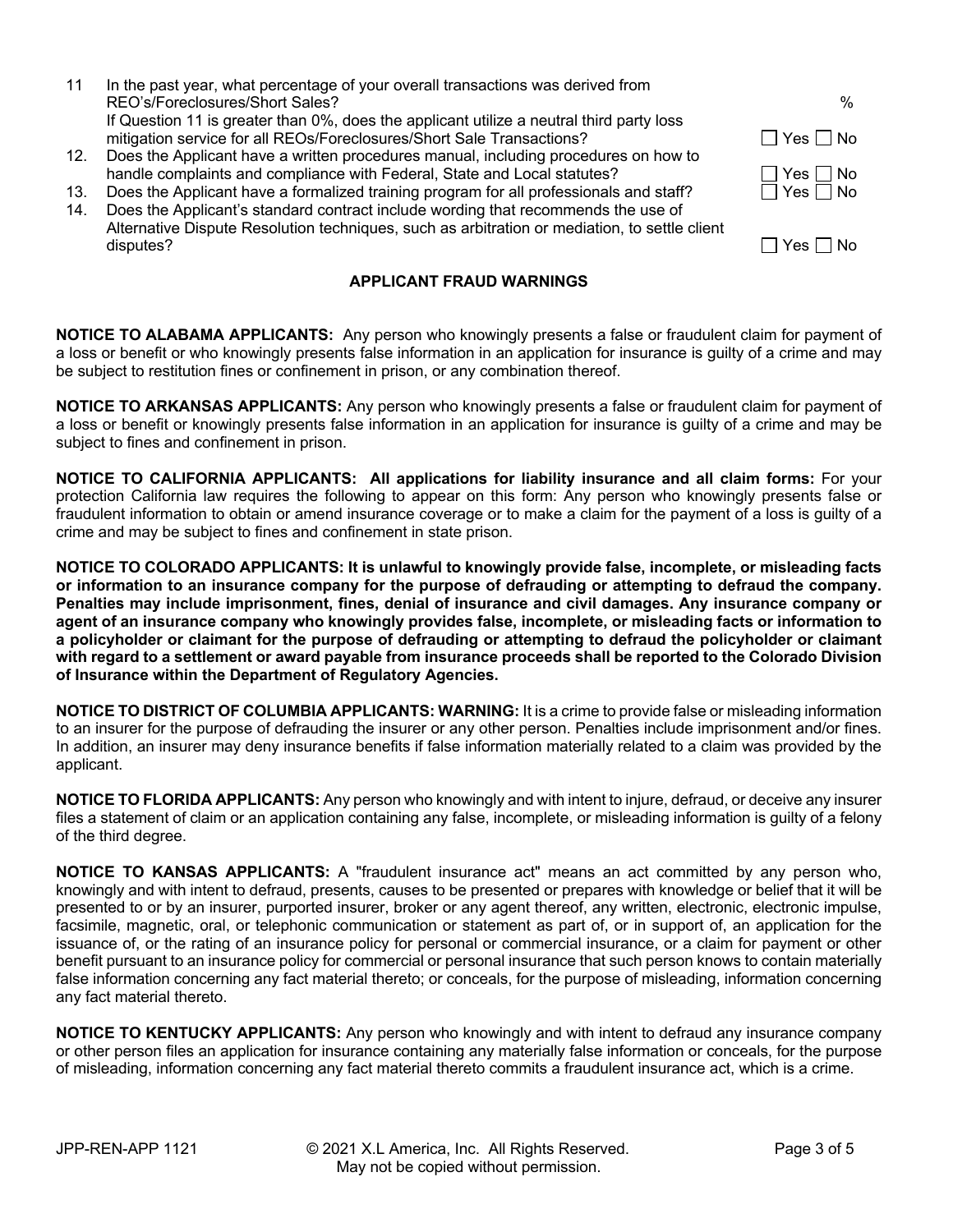**NOTICE TO LOUISIANA APPLICANTS:** Any person who knowingly presents a false or fraudulent claim for payment of a loss or benefit or knowingly presents false information in an application for insurance is guilty of a crime and may be subject to fines and confinement in prison.

**NOTICE TO MAINE APPLICANTS:** It is a crime to knowingly provide false, incomplete or misleading information to an insurance company for the purpose of defrauding the company. Penalties may include imprisonment, fines, or denial of insurance benefits.

**NOTICE TO MARYLAND APPLICANTS:** Any person who knowingly or willfully presents a false or fraudulent claim for payment of a loss or benefit or who knowingly or willfully presents false information in an application for insurance is guilty of a crime and may be subject to fines and confinement in prison.

**NOTICE TO NEW JERSEY APPLICANTS:** Any person who includes any false or misleading information on an application for an insurance policy is subject to criminal and civil penalties.

**NOTICE TO NEW MEXICO APPLICANTS:** ANY PERSON WHO KNOWINGLY PRESENTS A FALSE OR FRAUDULENT CLAIM FOR PAYMENT OF A LOSS OR BENEFIT OR KNOWINGLY PRESENTS FALSE INFORMATION IN AN APPLICATION FOR INSURANCE IS GUILTY OF A CRIME AND MAY BE SUBJECT TO CIVIL FINES AND CRIMINAL PENALTIES.

**NOTICE TO OHIO APPLICANTS:** Any person who, with intent to defraud or knowing that he is facilitating a fraud against an insurer, submits an application or files a claim containing a false or deceptive statement is guilty of insurance fraud.

**NOTICE TO OKLAHOMA APPLICANTS: WARNING:** Any person who knowingly, and with intent to injure, defraud or deceive any insurer, makes any claim for the proceeds of an insurance policy containing any false, incomplete or misleading information is guilty of a felony.

**NOTICE TO PENNSYLVANIA APPLICANTS:** Any person who knowingly and with intent to defraud any insurance company or other person files an application for insurance or statement of claim containing any materially false information or conceals for the purpose of misleading, information concerning any fact material thereto commits a fraudulent insurance act, which is a crime and subjects such person to criminal and civil penalties.

**NOTICE TO PUERTO RICO APPLICANTS: Any person who knowingly and with the intention of defrauding presents false information in an insurance application, or presents, helps, or causes the presentation of a fraudulent claim for the payment of a loss or any other benefit, or presents more than one claim for the same damage or loss, shall incur a felony and, upon conviction, shall be sanctioned for each violation by a fine of not**  less than five thousand dollars (\$5,000) and not more than ten thousand dollars (\$10,000), or a fixed term of **imprisonment for three (3) years, or both penalties. Should aggravating circumstances [be] present, the penalty thus established may be increased to a maximum of five (5) years, if extenuating circumstances are present, it may be reduced to a minimum of two (2) years.**

**NOTICE TO RHODE ISLAND APPLICANTS:** Any person who knowingly presents a false or fraudulent claim for payment of a loss or benefit or knowingly presents false information in an application for insurance is guilty of a crime and may be subject to fines and confinement in prison.

**NOTICE TO TENNESSEE APPLICANTS:** It is a crime to knowingly provide false, incomplete or misleading information to an insurance company for the purpose of defrauding the company. Penalties include imprisonment, fines and denial of insurance benefits.

**NOTICE TO VIRGINIA APPLICANTS:** It is a crime to knowingly provide false, incomplete or misleading information to an insurance company for the purpose of defrauding the company. Penalties include imprisonment, fines and denial of insurance benefits.

**NOTICE TO WASHINGTON APPLICANTS:** It is a crime to knowingly provide false, incomplete or misleading information to an insurance company for the purpose of defrauding the company. Penalties include imprisonment, fines and denial of insurance benefits.